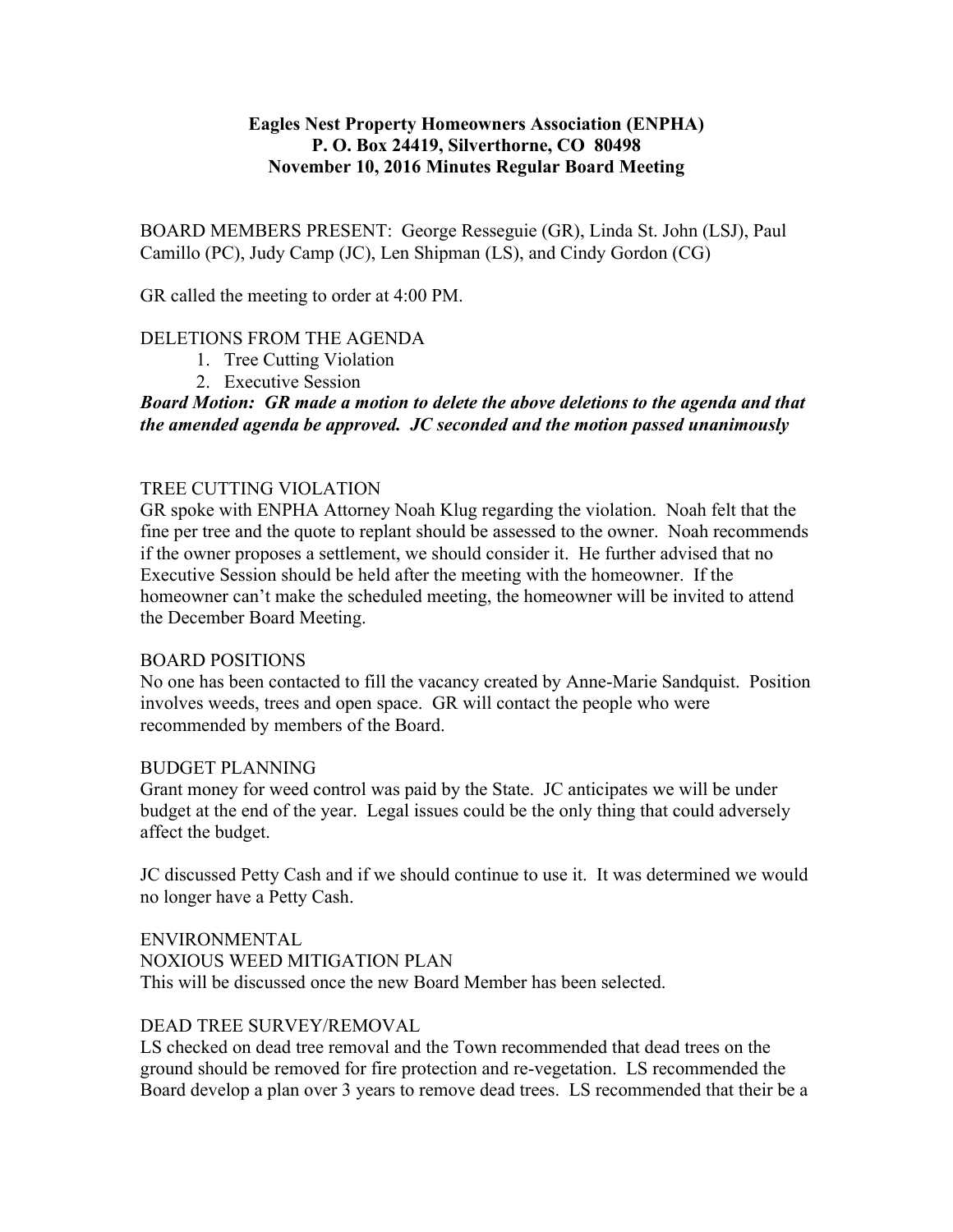budget for tree removal. There are approximately 30 dead trees throughout the community. One dead tree that is threatening a home, will be taken down now and removed in the spring.

## INSURANCE COVERAGE FOR 2017

The broker in Steamboat may not be able to look at our insurance coverage to prepare a bid. GR has another agent he is going to meet with on Monday. Bid from current agent has been submitted to GR. It will be presented when we have another bid from a different agency.

COMPLIANCE MONTHLY STATUS REPORT There was one minor complaint that has been resolved.

## PROPOSED DAY CARE CENTER

GR and Noah did research and found a town code that does not allow a home business that has outside use. Noah suggests a letter be sent to the Town to clarify the home business rules and regulations.

## DRC

The homeowner with a fence and a flagpole that was not approved by the DRC will be receiving a letter requesting these be removed within 10 days.

Current DRC projects:

- 12 Under Construction
- 04 Pending Final Approval
- 04 Pending Preliminary Approval
- 06 Modification in Progress
- 01 Completed Modification
- 24 Total Projects

### BUILDING & GROUNDS

Waiting to purchase a snow blower for snow removal around the Community Center. Frame for posting Eagles Nest Metro District meeting is in the works. A complaint came in regarding to the stakes and rope at the South Entrance. The stakes and rope were put there to keep the plow from ruining the grass.

New homeowner is requesting an Estoppel Letter from the DRC indicating the house was constructed per ENPHA Decs and Covenants. It is available upon request, however, there is a charge for the letter. GR will talk with Noah about a letter. CG will also check on a form Estoppel Letter.

Roof leak at the Community Center will be monitored throughout the winter.

No Deposits will be charged to Non-Profits who use the Community Center.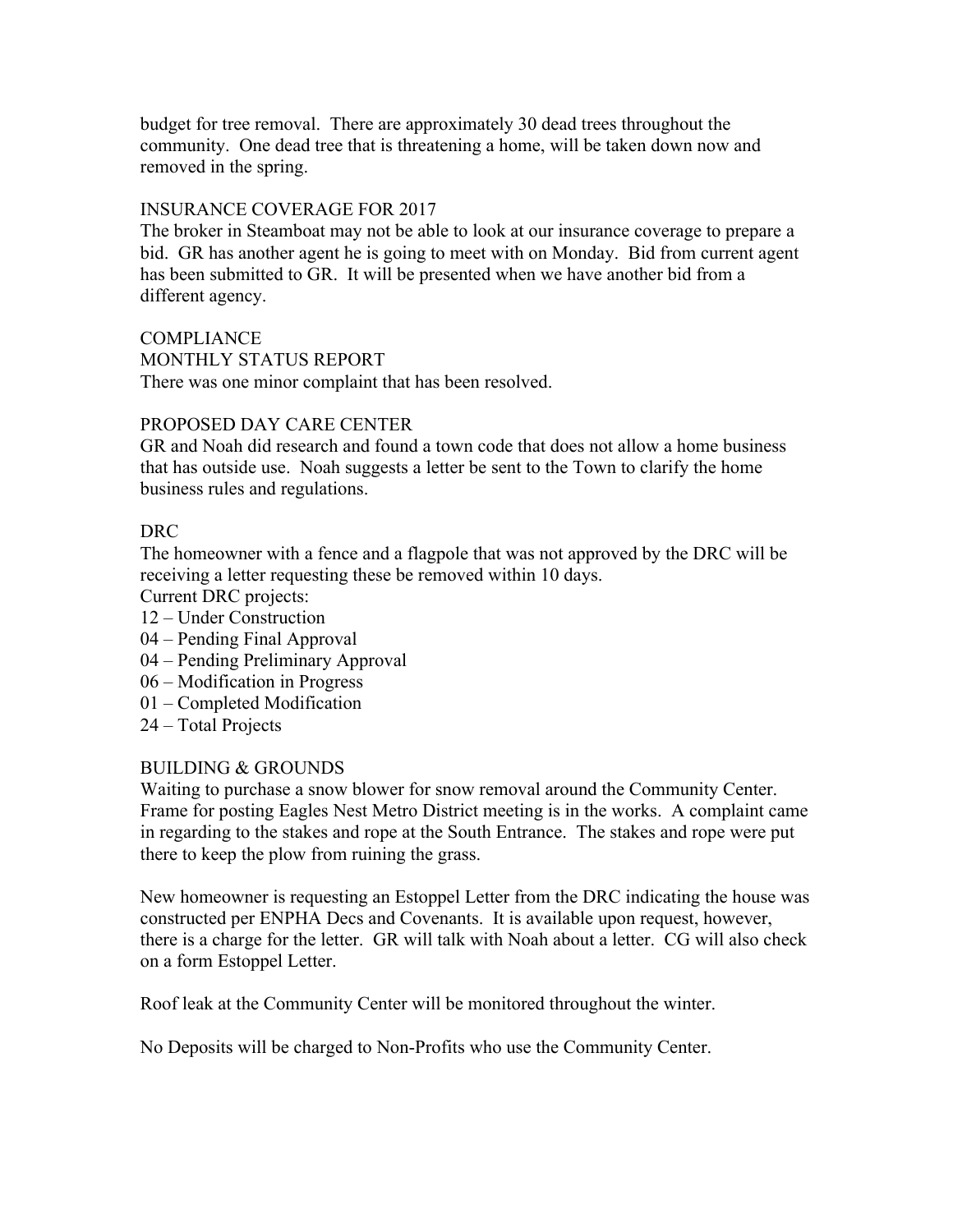### HOLIDAY LIGHTING

GR is going to meet with CO Tents and Events to discuss Holiday Lighting. Garland will be put up. GR is recommending we hire CO Tents and Events for the Holiday Lighting.

#### **WEBSITE**

There is money in the website budget if there are any changes anyone wants.

HISTORICAL SOCIETY GR is going to drop this for the time being.

SUBASSOCIATION

Meeting with sub-associations will be the week of Dec. 5.

#### PROJECTS/DEVELOPMENTS

VERIZON

Still waiting for the lease agreement to be signed. Neils Lunceford would like to bid on the landscaping around the tower.

#### SILVER TROUT

The final site plan for the Silver Trout Project has not been approved by the Town of Silverthorne. The Town has requested changes and the owners have not responded. If and when there is Town approval, the owner's are required to meet with the DRC. A local realtor is going to prepare a comparable market analysis on the property to compare with the owner's thoughts regarding the value.

### ENPHA COMMERCIAL SITE

A Conservation Easement will be researched and possibly proposed to limit the amount of building on the site.

#### SOUTH MARYLAND CREEK

A homeowner complained that the traffic calming devices promised by the developer of South Maryland Creek have not been done. These devices were promised in order to minimize traffic through Three Peaks in the South Maryland Creek, now known as Summit Sky Ranch. GR is going to follow up with South Maryland Creek regarding this issue.

GR adjourned the meeting at 5:20 PM.

Special Board Meeting Minutes for November 14, 2016 Follows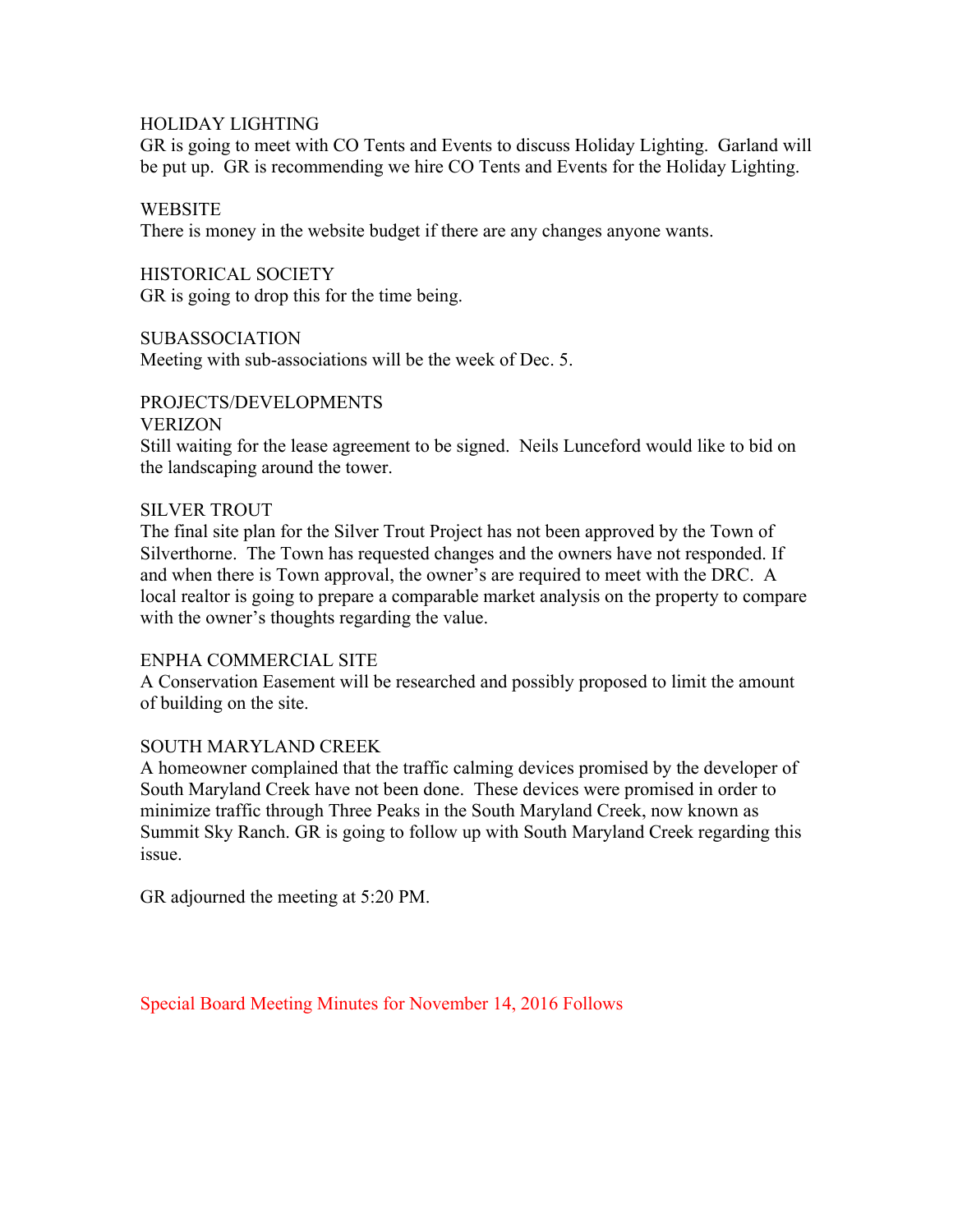## **Special Board Meeting November 14, 2016**

# **Eagles Nest Property Homeowners Association (ENPHA) P. O. Box 24419, Silverthorne, CO 80498 November 14, 2016 Minutes Special Board Meeting**

BOARD MEMBERS PRESENT: George Resseguie (GR), Linda St. John (LSJ), Paul Camillo (PC), Judy Camp (JC), Len Shipman (LS), and Cindy Gordon (CG)

EAGLES NEST MANAGEMENT SERVICES PRESENT: John Ahlquist (JA)

HOMEOWNERS PRESENT: Chris Bassett (CB), Astrid Bassett (AB)

GR called the meeting to order at 3:00 PM.

### TREE CUTTING

George explained the purpose of the meeting was to discuss the cutting down of large trees on their property and on ENPHA property to CB and AB.

CB apologized for cutting down the trees and acknowledged he did not seek approval. People CB spoke with prior to removing trees told him that he did not need to get approval. Therefore, he was not aware he was trespassing on HOA property.

GR started the discussion about what to do about the issue. Two quotes were provided to CB and AB to restore the trees. Included in the estimate was an approximation of the water required to maintain the new trees.

GR suggested CB and AB get their own bids to restore the trees. The majority of the trees were on HOA property. GR suggested they present their bids to us. CB will actively pursue bids before the snow flies. GR would like to have something back from the Bassetts by December 15 on progress they have made and Bassetts agreed.

Mr. and Mrs Bassett left the meeting.

#### HOLIDAY LIGHTING

GR presented a plan from Colorado Tents & Events (CTE) for holiday lighting at the South Golden Eagle Entrance. After discussion, the plan was approved. *Board Motion: LS moved and CG seconded to pay CTE \$2,524.25 to install holiday lighting according to the approved plan. Motion passed unanimously.*

Meeting adjourned at 3:45.

Respectfully Submitted, Cindy Gordon, Secretary